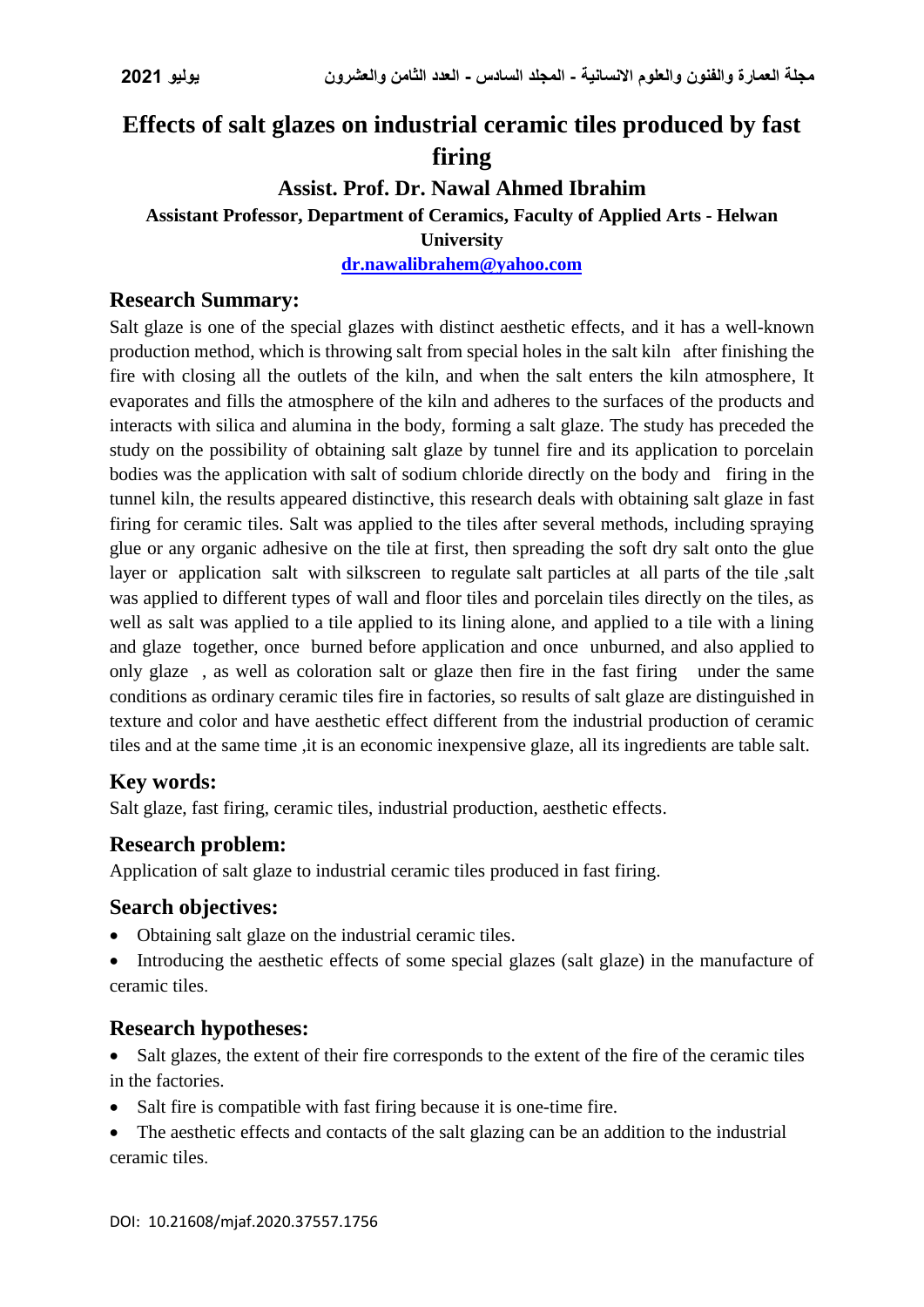### **Search limits:**

Ceramic tiles factories that burn in fast firing method, the fire temperature is above 1100  $\degree$  C. and the salt used is sodium chloride.

## **Research Methodology:**

Experimental method

#### **Research themes:**

1. Study the effect of the application of salt (Na Cl) on different types of tiles with different body compositions.

- 2. Study the effect of applying salt to liners.
- 3. Study the effect of applying salt to burned or unburned liners and glazes .
- 4. Study the effect of different salt application methods on ceramic tiles.
- 5. Results.
- 6. Recommendations.

## **Research results:**

1. Good results of salt glaze can be obtained by fast firing on the ceramic tiles.

2. The results and effects of salt glaze vary according to the composition of the bodies in terms of the forgotten iron and silica present in the body, so we find experience No. (1) applying salt to a wall tile with a high percentage of iron, so the salt glaze appeared in a brown spot, and the application of salt to the body of the floors of iron percentage is less. The body appeared in a lighter olive-beige color, experiment No. (2). As for applying salt to porcelain floor tile, experiment No. (3) Was light in color because the iron content was low and it was rough in appearance to increase the percentage of alumina in the composition and lower the percentage of silica.



3. Applying salt to an unburned liner gives distinct aesthetic results as a result of the interaction of salt with the liner and the body together and the interaction is deep and not superficial like experience No. (4) and we find experience (10) that the application of salt to a wall tile applied to it lining and then colored glaze, the spotting effect of the salt glaze appeared, and the color of the body did not appear as experiment No.( 4) , and it could be that salt penetrates into the body at certain distance and interacts. In experiment (4) the reaction reached the body because there is no layer of glaze over the lining, while experiment No. (10) the reaction of salt did not reach to the body due to the presence of a layer of the lining and above it a layer of glaze, so the results appeared like this.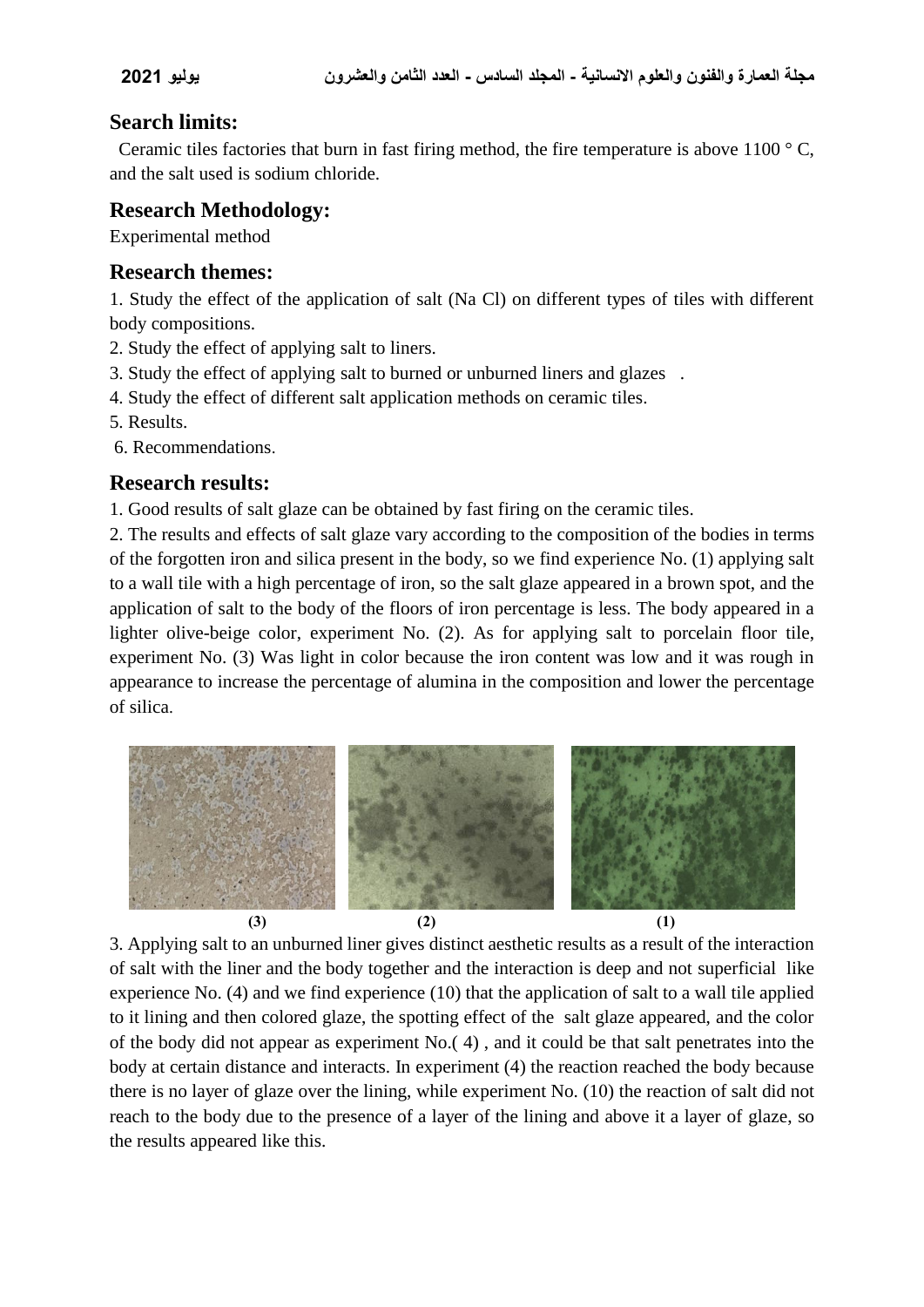

4. The application of salt to a colored glaze gives distinctive aesthetic effects from the coloring of the salt itself and the glaze is not colored, (The two tiles (12) and (13) from porcelain) No (12) was applied by white glaze colored with cobalt oxide 2%, and then applied the gum and then sprinkle dry salt on it , whereas tile No. (13) applied the white glaze and then applied the gum and the salt which was colored by 2% cobalt, the two results are different in the sense and degree of color, and this indicates that salt coloring gives different results than the coloring of the glaze. Noting that the lining was not applied under the glaze, as the tile No. (13) is a wall tile applied to a factory white lining and a white glaze colored with 2% cobalt oxide, the color appeared strong and concentrated from the previous two experiences, and a crystallization in the paint appeared as clear as the roses painted in the glaze.



5. When applying salt to an unburned body that gives distinct and not superficial results, as we find in the following two experiments (6), (8) they are two tiles applied with a factory line and white glaze and then printed on it by (Ink Jet), but experiment No. (6) the salt was applied to unburned tile, but experience No. 8, it was applied to burned tile, in experiment (6), we find a deep effect of the salt and the spots appeared with a deep touch marked.

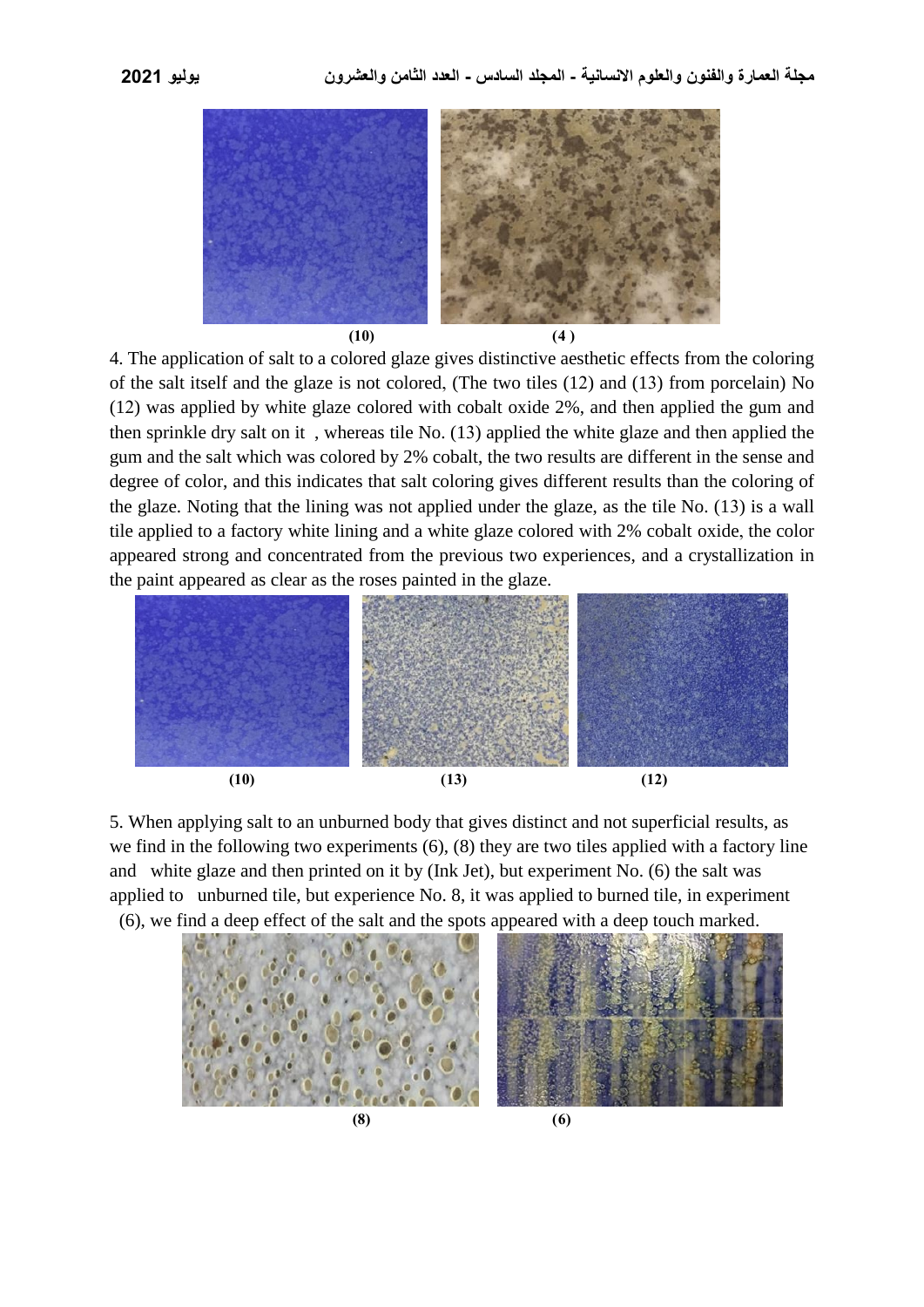6. The effects of salt glazes are different when applying dry salt on burned or unburned tile applied to white lining as in experiment No. (4), (5) we find the effects on the unburned tile No. (4) are stronger and the color of the body appears in the resulting effects.



7 . Applying salt to one layer, whether it is unburnt lining or glaze, shows the color of the body in the resulting effects, as in experiment No.  $(4)$ ,  $(9)$ 



8. The method of applying dry salt by scattering has different aesthetic effects from applying salt to the silk screen, as for the glue, it is applied in both cases by spraying, as in experiment  $(3), (14)$ .



9. The application of glue and salt using the silkscreen is very close to the effect of ordinary glaze and not the salt glaze characterized by drip and staining, as in experiment No. (15)